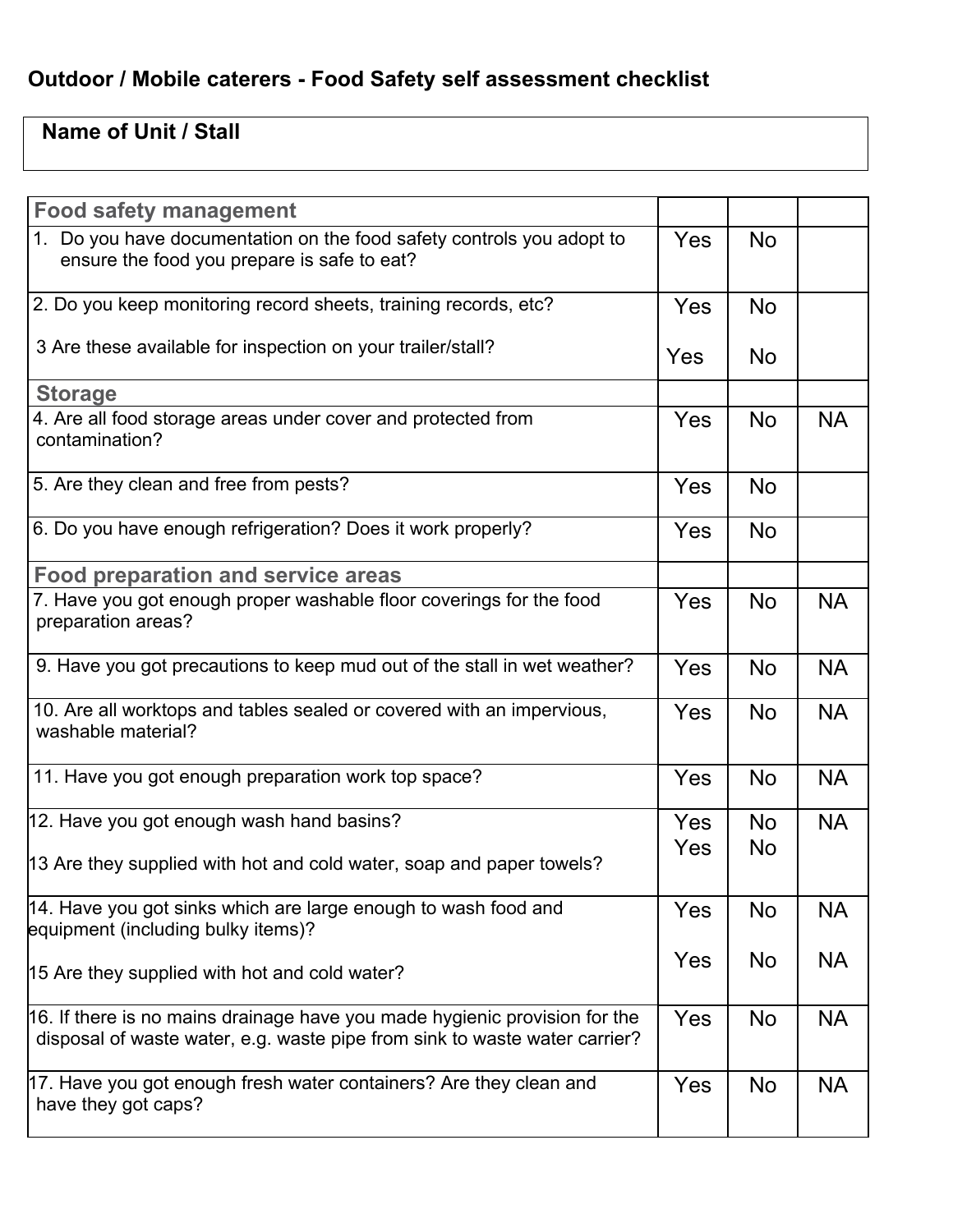| 18. Have you got a supply of hot water reserved for washing up and<br>hand washing?                                                                  |     | <b>No</b> | <b>NA</b> |
|------------------------------------------------------------------------------------------------------------------------------------------------------|-----|-----------|-----------|
| 19. Have you got adequate natural/artificial lighting, particularly for food<br>preparation and service at night?                                    | Yes | No        | <b>NA</b> |
| 20. Is all your food equipment in good repair? Are any repairs<br>outstanding since your last event?                                                 | Yes | <b>No</b> | <b>NA</b> |
| 21. Can you keep high risk foods stored/displayed at 8C or less?                                                                                     | Yes | <b>No</b> | <b>NA</b> |
| <b>Cleaning</b>                                                                                                                                      |     |           |           |
| 22. Is your stall/vehicle clean? Can it be kept clean? Have you allowed<br>time for thorough cleaning of the vehicle/stall equipment between events? | Yes | No        |           |
| 23. Do you have a written cleaning schedule to ensure all areas are kept<br>clean                                                                    | Yes | <b>No</b> |           |
| 24. Have you an ample supply of clean cloths and a 'food-safe'<br>disinfectant/sanitiser to clean food and hand contact surfaces?                    | Yes | <b>No</b> | <b>NA</b> |
| 25. Are the cleaning chemicals stored away from food?                                                                                                | Yes | <b>No</b> | <b>NA</b> |
| <b>Contamination</b>                                                                                                                                 |     |           |           |
| 26. Can food be protected from contamination at all times?                                                                                           | Yes | <b>No</b> | <b>NA</b> |
| 27. Is the unit free from pests and is open food protected from flying<br>insects?                                                                   |     | <b>No</b> | <b>NA</b> |
| <b>Food waste</b>                                                                                                                                    |     |           |           |
| 28. Have you got proper bins with lids for food and other waste?                                                                                     |     | No        |           |
| 29. Do you have appropriate arrangements for the disposal of food waste<br>and recycling?                                                            | Yes | No        |           |
| 30. Do you have arrangements for the collection and disposal of waste oil                                                                            | Yes | No        | <b>NA</b> |
| <b>Staff</b>                                                                                                                                         |     |           |           |
| 31. Are all your food handlers trained, supervised or given instruction to<br>ensure food safety?                                                    |     | <b>No</b> |           |
| 32. Are all staff carrying out high risk food preparation trained?                                                                                   | Yes | No        | <b>NA</b> |
| 33. Do your staff display a good standard of personal hygiene and wear<br>clean over-clothing?                                                       |     | No        | <b>NA</b> |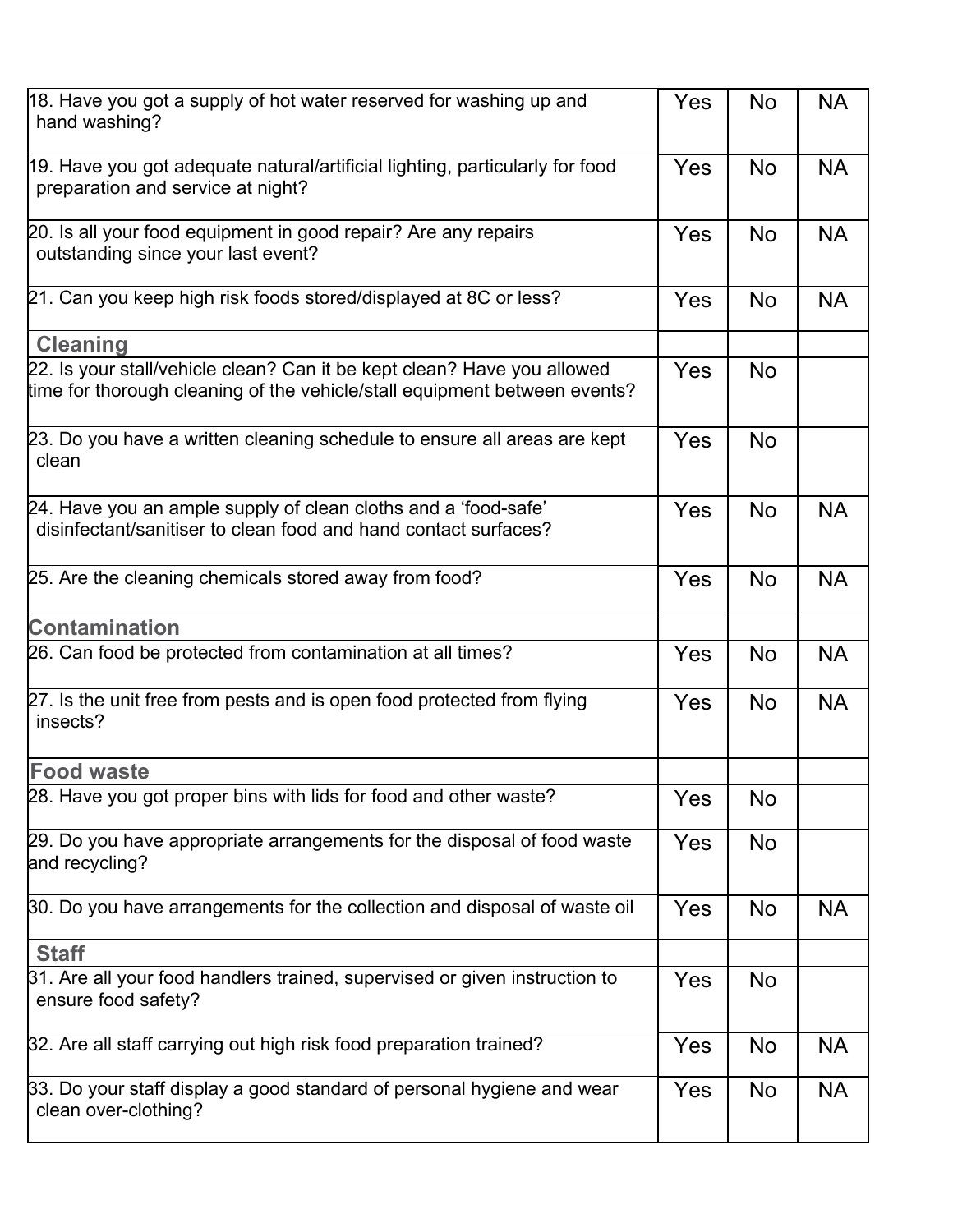| 34. Have you a good supply of clean overalls/aprons?                                                                                                                                           | Yes | <b>No</b>       | <b>NA</b>              |
|------------------------------------------------------------------------------------------------------------------------------------------------------------------------------------------------|-----|-----------------|------------------------|
| 35. Are your staff aware that they should not handle food if suffering from<br>certain illnesses?                                                                                              | Yes | No              |                        |
| 36. Have you a first aid box with blue waterproof plasters                                                                                                                                     | Yes | <b>No</b>       |                        |
| <b>Storage</b>                                                                                                                                                                                 |     |                 |                        |
| 37. Is good stock rotation carried out, and are stocks within their expiry<br>dates?                                                                                                           | Yes | <b>No</b>       | <b>NA</b>              |
| 38. If you use raw and cooked foods are they adequately separated during<br>storage?                                                                                                           | Yes | <b>No</b>       | <b>NA</b>              |
| 36. Are high-risk foods (e.g. cooked rice) stored under refrigeration below<br>$8^{\circ}$ C?                                                                                                  | Yes | <b>No</b>       | <b>NA</b>              |
| <b>Purchase</b>                                                                                                                                                                                | Yes | No              | <b>NA</b>              |
| 39. Are you purchasing raw ingredients or food products from a reputable<br>company?                                                                                                           | Yes | No              | <b>NA</b>              |
| <b>Preparation</b>                                                                                                                                                                             |     |                 |                        |
| 40. Are separate utensils used for raw and cooked food, e.g. tongs, knives,<br>etc.                                                                                                            | Yes | No              | <b>NA</b>              |
| 41. Do staff always wash their hands before preparing food, and after<br>handling raw food?                                                                                                    | Yes | <b>No</b>       | <b>NA</b>              |
| 42. Do you use separate chopping boards for raw and cooked food?<br>If you answered 'no' to the previous question, are they properly<br>disinfected between contact with raw and cooked foods? |     | <b>No</b><br>No | <b>NA</b><br><b>NA</b> |
| <b>Cooking</b>                                                                                                                                                                                 |     |                 |                        |
| 43. Is all frozen meat and poultry thoroughly thawed before cooking?                                                                                                                           | Yes | <b>No</b>       | <b>NA</b>              |
| $\mu$ 4. Is all meat and poultry cooked until it is piping hot (65°C: 10 minutes;<br>70°C: 2 minutes; 75°C: 30 seconds; 80°C: 6 seconds) and the juices run clear?                             | Yes | No              | <b>NA</b>              |
| 45. Are cooked and part-cooked food separated during cooking?                                                                                                                                  | Yes | No              | <b>NA</b>              |
| <b>After cooking</b>                                                                                                                                                                           |     |                 |                        |
| 46. Is cooked food served immediately?                                                                                                                                                         |     | <b>No</b>       | <b>NA</b>              |
| (If no is should be held at or above 63 C or cooled below 5 C)                                                                                                                                 |     |                 |                        |
| 47. Is cooked food protected from contact with raw food                                                                                                                                        | Yes | No              | <b>NA</b>              |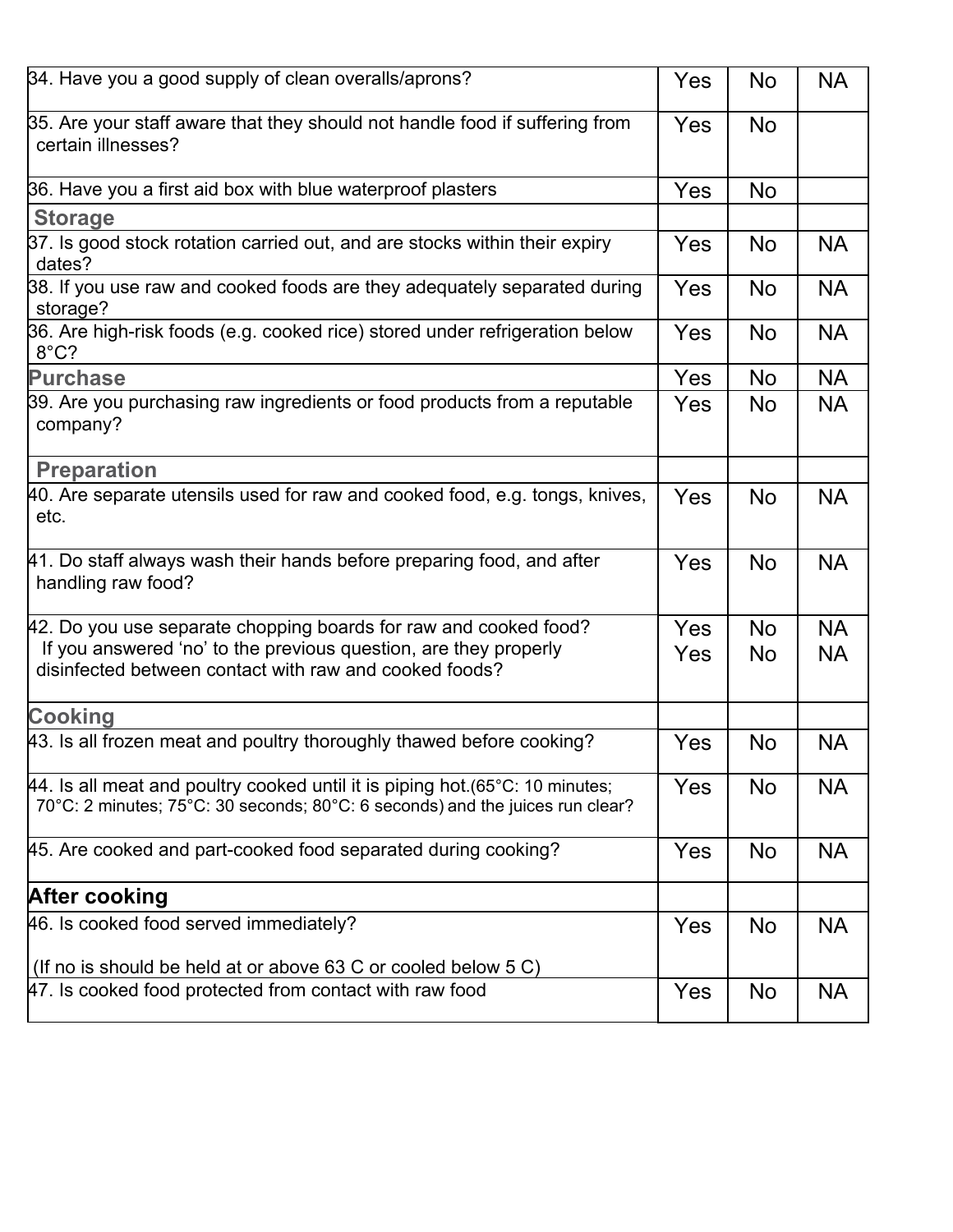| If the answer to any of the questions is "NO", please detail the actions you<br>have taken to remedy the situation |                   |      |  |
|--------------------------------------------------------------------------------------------------------------------|-------------------|------|--|
|                                                                                                                    |                   |      |  |
|                                                                                                                    |                   |      |  |
|                                                                                                                    |                   |      |  |
|                                                                                                                    |                   |      |  |
|                                                                                                                    |                   |      |  |
|                                                                                                                    |                   |      |  |
|                                                                                                                    |                   |      |  |
|                                                                                                                    |                   |      |  |
|                                                                                                                    |                   |      |  |
|                                                                                                                    |                   |      |  |
| Signature                                                                                                          | <b>Print Name</b> | Date |  |
|                                                                                                                    |                   |      |  |
| <b>Designation:</b> e.g. Food Business Operator, manager, Company Secretary                                        |                   |      |  |
| <b>Company:</b>                                                                                                    |                   |      |  |
|                                                                                                                    |                   |      |  |
| Name of Local Authority where your food business is registered:                                                    |                   |      |  |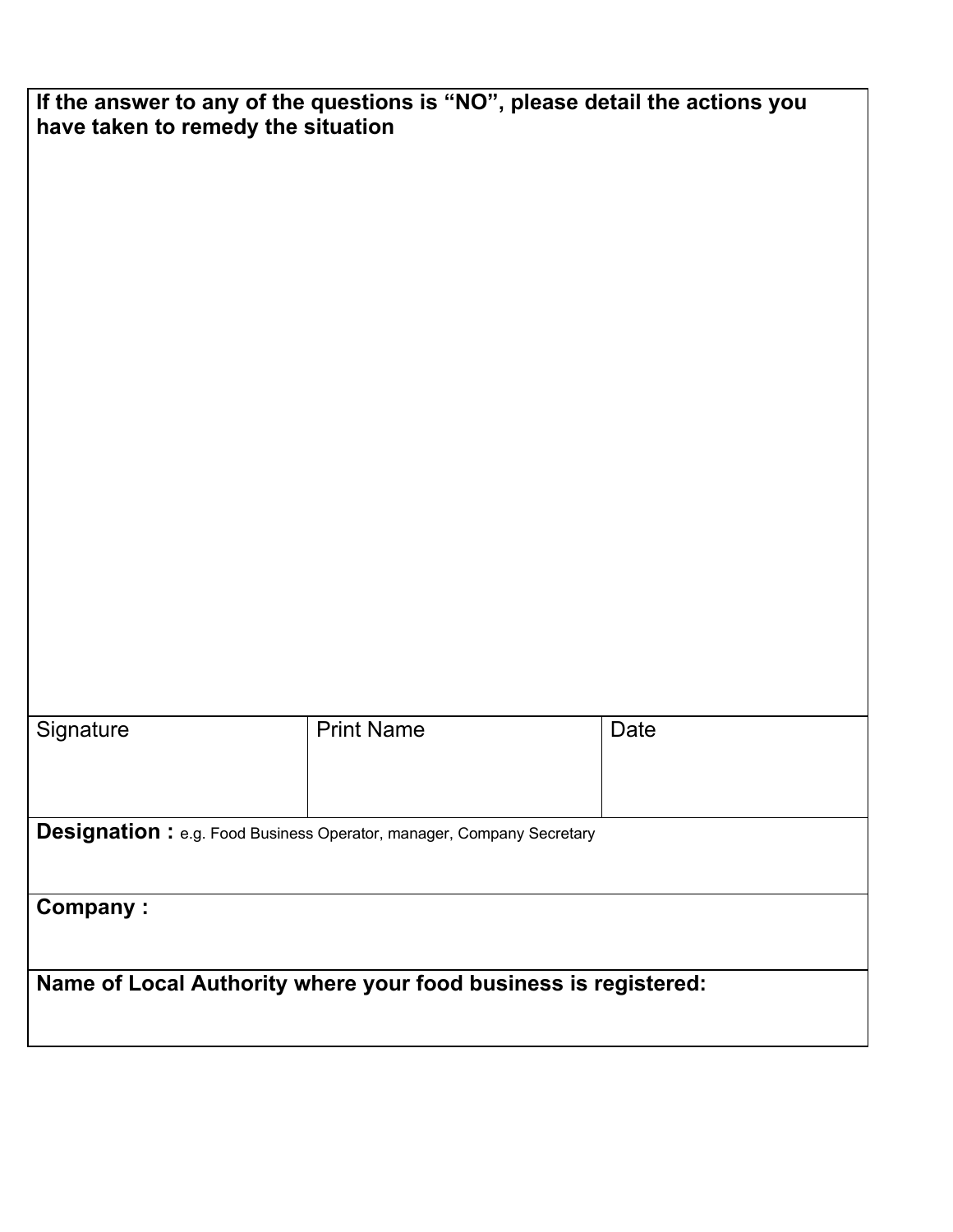## **Outdoor / Mobile caterers - Fire Risk - Self Assessment record**

## **Name of Unit / Stall**

| 1. Do you have an inspection / gas safety certificate for the appliances and<br>pipe work (copy to be available for inspection) and are all hose connections<br>made with "crimped" fastenings?                                       | <b>Yes</b> | <b>No</b> | <b>NA</b> |
|---------------------------------------------------------------------------------------------------------------------------------------------------------------------------------------------------------------------------------------|------------|-----------|-----------|
| 2. Are cooking appliances fixed securely on a firm non-combustible heat<br>insulating base and surrounded by shields of similar material on three<br>sides?                                                                           |            | <b>No</b> | <b>NA</b> |
| 3. Do the shields provide an adequate and effective barrier of at least 600<br>mm between the heat source and any combustible material?                                                                                               | <b>Yes</b> | <b>No</b> | <b>NA</b> |
| 4. Have you ensured that no combustible materials can be blown against,<br>or fall onto the apparatus?                                                                                                                                |            | <b>No</b> | <b>NA</b> |
| 5. Are the LPG cylinders kept outside, or within a specific ventilated unit,<br>secured in the upright position and out of the reach of the general public?                                                                           | <b>Yes</b> | <b>No</b> | <b>NA</b> |
| 6. Do you ensure that only those cylinders in use are kept at your<br>unit/stall? (Spares should be kept to a minimum and in line with any specific<br>conditions for the event)                                                      | <b>Yes</b> | <b>No</b> | <b>NA</b> |
| 7. Are the gas cylinders readily accessible to enable easy isolation in case<br>of an emergency?                                                                                                                                      | <b>Yes</b> | <b>No</b> | <b>NA</b> |
| 8. Are the cylinders located away from entrances, emergency exits and<br>circulation areas?                                                                                                                                           | <b>Yes</b> | <b>No</b> | <b>NA</b> |
| 9. Do you ensure that gas supplied is isolated at the cylinder, as well as the<br>appliance when the apparatus is not in use and appliances are fitted with<br>full flame safety devices on all burners that are not readily visible? | <b>Yes</b> | <b>No</b> | <b>NA</b> |
| 10. Do you ensure replacement cylinders are fitted in the open air away<br>from the sources of ignition?                                                                                                                              |            | <b>No</b> | <b>NA</b> |
| 11. Is a member of staff, appropriately trained in the safe use of LPG,<br>present in the unit at all times?                                                                                                                          |            | <b>No</b> | <b>NA</b> |
| 12. Are the structure, roofing, walls and fittings of your stall or unit flame<br>retardant? (Certificates of compliance will normally be required)                                                                                   |            | <b>No</b> | <b>NA</b> |
| 13. Where necessary, are there sufficient directional signs indicating the<br>appropriate escape route and do they comply with current regulations?                                                                                   |            | <b>No</b> | <b>NA</b> |
| 14. Are the exits maintained available, unobstructed, and unlocked at all<br>times the unit is n use.                                                                                                                                 |            | <b>No</b> | <b>NA</b> |
| 15. If you intend to trade during the hours of darkness, do you have<br>sufficient lighting inside and outside your unit?                                                                                                             |            | <b>No</b> | <b>NA</b> |
| 16. If the normal lighting failed would the occupants be able to make a safe<br>exit?<br>(Consider back up lighting)                                                                                                                  |            | <b>No</b> | <b>NA</b> |